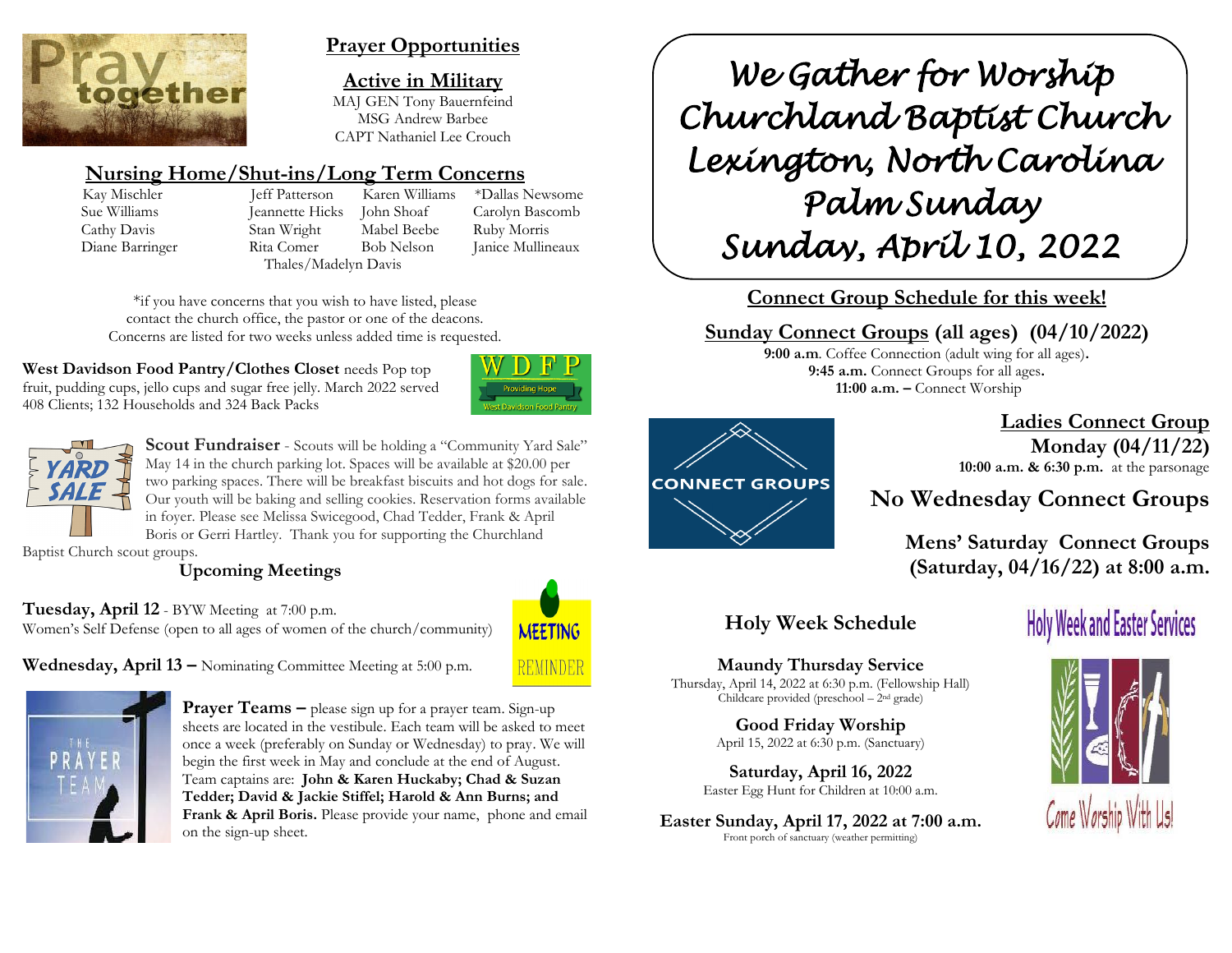*The Worship Service at Eleven O'clock Sunday morning, April 10, 2022*



Worship is Connecting With God

**Chiming of the Hour**

**Welcome/The Work of the Church**

**Call to Worship – Handbells** Hosanna, Loud Hosanna

#### **Invocation**

**Hymn of Praise #126 –** All Glory, Laud and Honor

**Children's Church –** Karen Huckaby

**Special Music – Chancel Choir** In His Love

**Hymn of Giving #146 –** O How He Loves You and Me

**Offertory Prayer -** Suzan Tedder

#### **Receiving of Tithes and Offerings** .

#### **Doxology**

**Message – Dr. Huckaby** Palm Sunday Perspective Luke 19:28-48

**Invitation #275 –** I Surrender All

**Postlude** - Roy Hicks

# **Palm Sunday Perspective Luke 19:28-48**

**Introduction** –all four gospels record the story of Jesus riding into Jerusalem on Palm Sunday. There are three perspectives from those there that day that have application in our lives this Palm Sunday.





**Conclusion** – so here's the question in closing this morning, what's your perspective of Jesus on this Palm Sunday? Are you more like this crowd, the religious leaders, or the disciples? Here are three final applications:

- **1. Jesus creates a b\_\_\_\_\_\_\_ d\_\_\_\_\_\_ (Matthew 4:19-20)**
- **2. Jesus brings a new p\_\_\_\_\_\_\_\_\_\_\_**
- $3.$  **Jesus offers you a h\_\_\_\_\_\_\_\_\_\_\_\_\_\_\_\_\_\_\_\_\_\_\_\_.**

The only proper perspective on this Palm Sunday is surrender. The song says it like this: *All to Jesus I surrender All to Him I freely give I will ever love and trust Him In His presence daily live. All to Jesus I surrender Humbly at His feet I bow Worldly pleasures all forsaken Take me, Jesus, take me now All to Jesus I surrender Make me Savior wholly thine May Thy Holy Spirit fill me May I know Thy power divine I surrender all I surrender all. All to Thee my blessed Savior I surrender all.*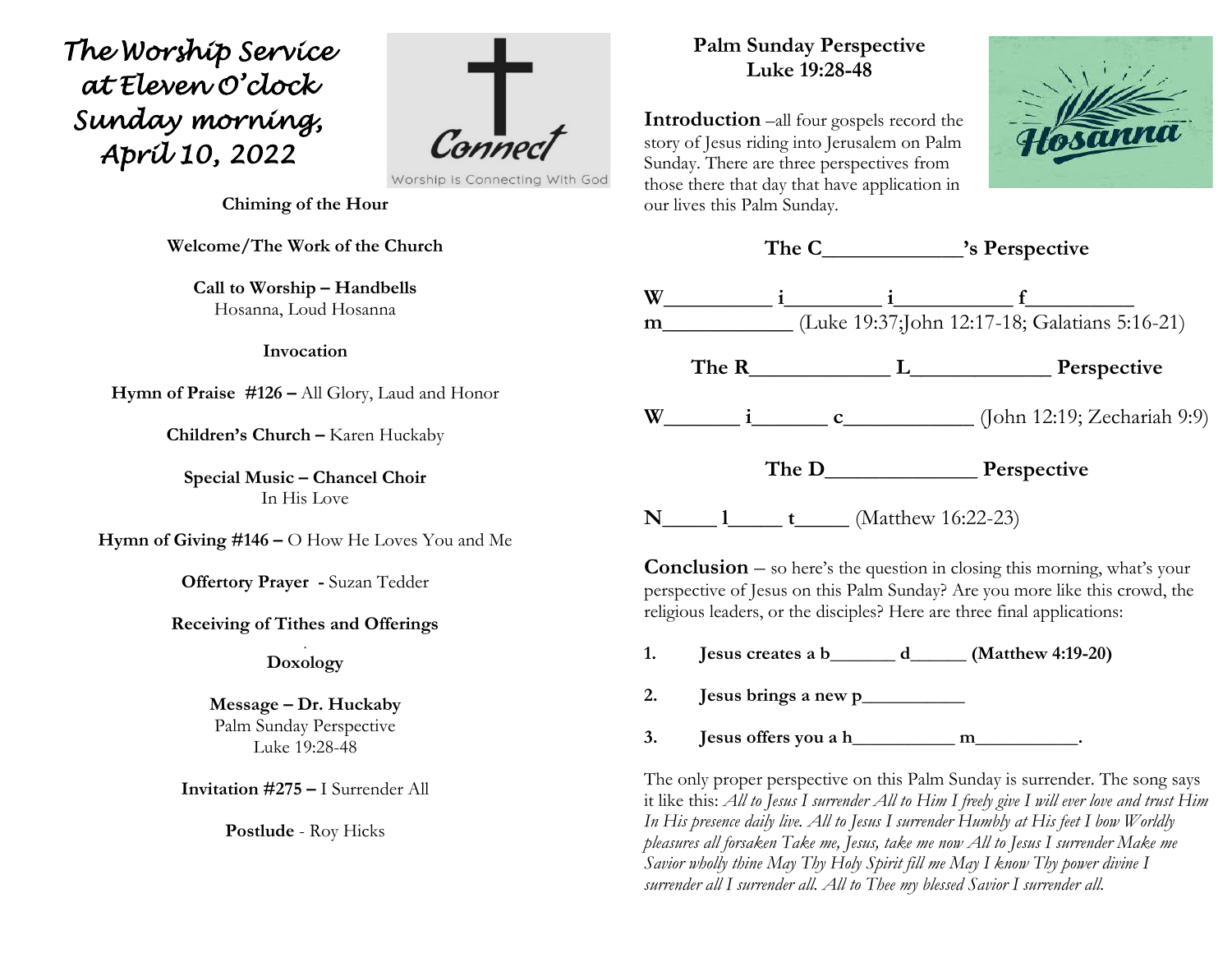

# **Volunteer Opportunities**

**Deacon of the Week -** Suzan Tedder **Next week** – David Stiffel

**Security Team 04/10 –** Lee Fleeman/Ron Hartley 0**4/17** – Billy Harris/Jeff Smith

**Nursery Volunteers 04/10 –** Blanca Wood/Kathyrn Harris **4/17 –** Jessica West/Angie West

**Children's Church 04/10 -** Taylor Heitman/Jessica West **4/17 –** Lisa Ridenhour/Sandra Beck

**Wednesday Children's Connect 04/13 - No Children's Connect**

> **Office Secretaries 04/10 –** Pam Phipps **4/17 –** Karen Allen

**Counting Team 04/10 –**Amy Freeman/Sharon Hartley **4/17 –** Pam Phipps/Luke Shepherd

#### **Ushers**

**04/10 –** Tim Freeman/Ronald Hartley/Spencer Shoaf/Luke Shepherd **4/17 –** Ronnie Beck/Harold Burns/Randall Allman/Rick Lomax



**Hope in Motion Relay for Life** team needs silent auction items. See Lisa Ridenhour if you have an item to donate. This could be things you would like to regift, or an item you secure from a business, or a purchased gift card. Connect groups are encouraged to make a themed basket to donate with each member contributing an item for the theme. Most all items are welcome! Thanks in advance.

**Fundraiser –** we raised **\$4,050.00** and the winner of the drawing for the beach getaway were **Cathy Martin and Wendy Martin**. Thanks to everyone who sold tickets and to those who bought them. Also thanks to Kay Beck and her team for providing the meal.





# **Volunteer Opportunities**

**Deacon of the Week -** Suzan Tedder **Next week** – David Stiffel

#### **Security Team**

**04/10 –** Lee Fleeman/Ron Hartley 0**4/17** – Billy Harris/Jeff Smith

#### **Nursery Volunteers**

**04/10 –** Blanca Wood/Kathyrn Harris **4/17 –** Jessica West/Angie West

#### **Children's Church**

**04/10 -** Taylor Heitman/Jessica West **4/17 –** Lisa Ridenhour/Sandra Beck

**Wednesday Children's Connect 04/13 - No Children's Connect**

> **Office Secretaries 04/10 –** Pam Phipps **4/17 –** Karen Allen

**Counting Team**

**04/10 –**Amy Freeman/Sharon Hartley **4/17 –** Pam Phipps/Luke Shepherd

#### **Ushers**

**04/10 –** Tim Freeman/Ronald Hartley/Spencer Shoaf/Luke Shepherd **4/17 –** Ronnie Beck/Harold Burns/Randall Allman/Rick Lomax



**Hope in Motion Relay for Life** team needs silent auction items. See Lisa Ridenhour if you have an item to donate. This could be things you would like to regift, or an item you secure from a business, or a purchased gift card. Connect groups are encouraged to make a themed basket to donate with each member contributing an item for the theme. Most all items are welcome! Thanks in advance.

**Fundraiser –** we raised **\$4,050.00** and the winner of the drawing for the beach getaway were **Cathy Martin and Wendy Martin**. Thanks to everyone who sold tickets and to those who bought them. Also thanks to Kay Beck and her team for providing the meal.